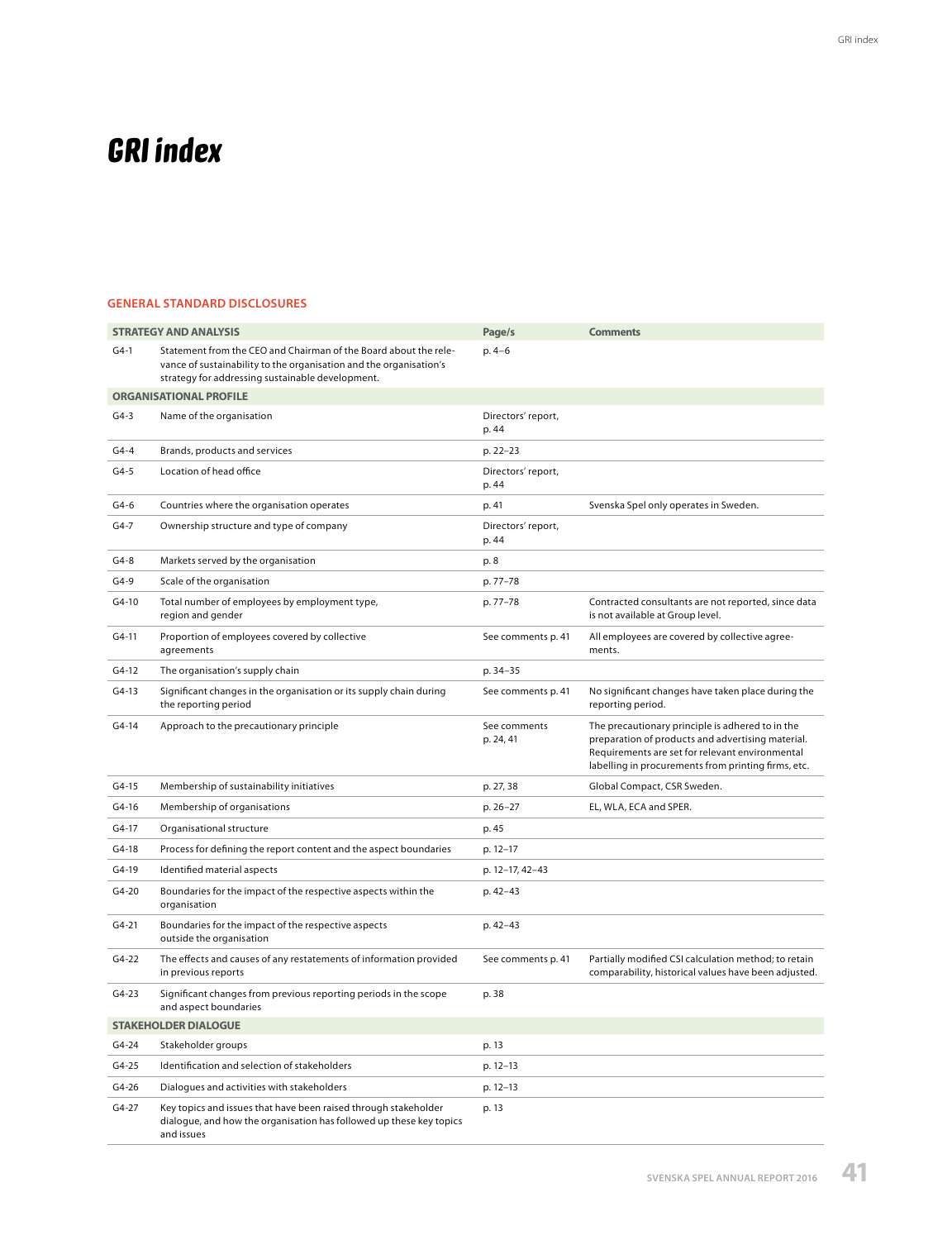|                             | <b>REPORT PROFILE</b>                                                      |           |
|-----------------------------|----------------------------------------------------------------------------|-----------|
| $G4-28$                     | Reporting period                                                           | p. 38     |
| $G4-29$                     | Publication date of most recent report                                     | p. 38     |
| $G4-30$                     | Reporting cycle                                                            | p. 38     |
| $G4 - 31$                   | Contact person for the report                                              | p. 38     |
| $G4-32$                     | In Accordance option and GRI Content Index<br>selected by the organisation | p. 38-41  |
| $G4-33$                     | Policy and procedures for external assurance                               | p. 97     |
| <b>GOVERNANCE</b>           |                                                                            |           |
| $G4 - 34$                   | Corporate Governance Report                                                | p. 57     |
| <b>ETHICS AND INTEGRITY</b> |                                                                            |           |
| G4-56                       | Values, principles, standards and norms of<br>behaviour                    | p. 13, 39 |

## SPECIFIC STANDARD DISCLOSURES

(DMA) Disclosures on Management Approach, Inside the organisation, Outside the organisation

| <b>Material</b><br>sustainability                                   | <b>Material GRI</b>                           |                                                                                                                                                                                                                                                                                                                                                                                                                               |                                                                                                         |                                                                                                                                                                                                                                                          |                                                     |
|---------------------------------------------------------------------|-----------------------------------------------|-------------------------------------------------------------------------------------------------------------------------------------------------------------------------------------------------------------------------------------------------------------------------------------------------------------------------------------------------------------------------------------------------------------------------------|---------------------------------------------------------------------------------------------------------|----------------------------------------------------------------------------------------------------------------------------------------------------------------------------------------------------------------------------------------------------------|-----------------------------------------------------|
| areas                                                               | aspects                                       | <b>Boundaries</b>                                                                                                                                                                                                                                                                                                                                                                                                             | <b>Indicators</b>                                                                                       | <b>Comments/omissions</b>                                                                                                                                                                                                                                | Page/s                                              |
| <b>DIRECT FINANCIAL</b><br><b>CONTRIBUTION TO</b><br><b>SOCIETY</b> | Economic<br>performance                       | Relevant internally through its impact<br>on the Company's resources. Relevant<br>externally through payment of the<br>surplus to the State and through the<br>sponsorship paid to benefit sports.                                                                                                                                                                                                                            | G4-EC1. Economic value<br>aenerated and distrib-<br>uted.                                               |                                                                                                                                                                                                                                                          | p. 35<br>DMA: p.<br>$16 - 17, 39$                   |
| <b>INDIRECT SOCIAL</b><br><b>IMPACT</b>                             | Indirect<br>economic<br>impact                | Relevant internally since it affects<br>investment decisions and business<br>development as responsibility is priori-<br>tised over profit. Relevant externally<br>through the Company's efforts to<br>reduce the cost to society of gambling<br>problems, through job opportunities<br>at retailers and business partners,<br>and through Grass Roots which gives<br>children and young people the chance<br>to play sports. | G4-EC8, Significant indi-<br>rect economic impacts,<br>including the extent of<br>impacts.              | It is not currently possible<br>to quantify the Company's<br>indirect economic impact.<br>For example, it is not pos-<br>sible to show in figures<br>the reduction in costs for<br>society as a result of the<br>Company's responsible<br>gaming agenda. | p. 24, 27, 33,<br>$36 - 37$<br>DMA: p. 16,<br>25,39 |
| <b>ATTRACTIVE</b><br><b>EMPLOYER</b>                                | <b>Skills</b><br>development                  | Relevant internally and externally<br>because it is of key importance to retain,<br>develop and attract the right compe-<br>tence which helps make us attractive<br>as an employer, realise defined goals,<br>increase profitability and achieve better<br>competitiveness.                                                                                                                                                   | G4-LA10, Skills manage-<br>ment and lifelong learn-<br>ing                                              | The Company can offer a<br>one-year leave of absence,<br>internal talent pro-<br>grammes to ensure the<br>supply of leaders within<br>the Company and offer<br>help through TRR (Trygg-<br>hetsrådet) for those who<br>resign or retire.                 | p. 29-30<br>DMA: p.<br>$16 - 17, 39$                |
|                                                                     | Diversity<br>and equal<br>opportunity         | Relevant internally and externally as<br>the Company strives to see that the<br>employees reflect society in general.                                                                                                                                                                                                                                                                                                         | G4-LA12, Composition<br>and breakdown of<br>employees by gender<br>and other diversity indi-<br>cators. | Proportion of employees<br>with a foreign background<br>within the Group was 28%<br>(26) on 31 December 2016.                                                                                                                                            | p. 28-30,<br>$62 - 65, 78$<br>DMA: p.<br>29-30, 39  |
|                                                                     | Committed<br>employees<br>(non GRI<br>aspect) | Relevant internally in terms of how<br>commitment and ESI affects the<br>employee policy.                                                                                                                                                                                                                                                                                                                                     | Commitment index, ESI                                                                                   | Measured through the<br>Company's pulse ques-<br>tions every other month.                                                                                                                                                                                | p. 30<br>DMA: p.<br>28-29, 39                       |
|                                                                     | Employer<br>brand (non<br>GRI aspect)         | Relevant internally and externally as it<br>affects the Company's ability to retain<br>existing and attract new employees.                                                                                                                                                                                                                                                                                                    | <b>Employer Brand Index</b>                                                                             | Ranked 27 of 250 on<br>4Potentials list of compa-<br>nies where Sweden's most<br>talented between the<br>ages of 20 and 50 want to<br>work.                                                                                                              | p. 40<br>DMA: p. 17,<br>29, 39                      |